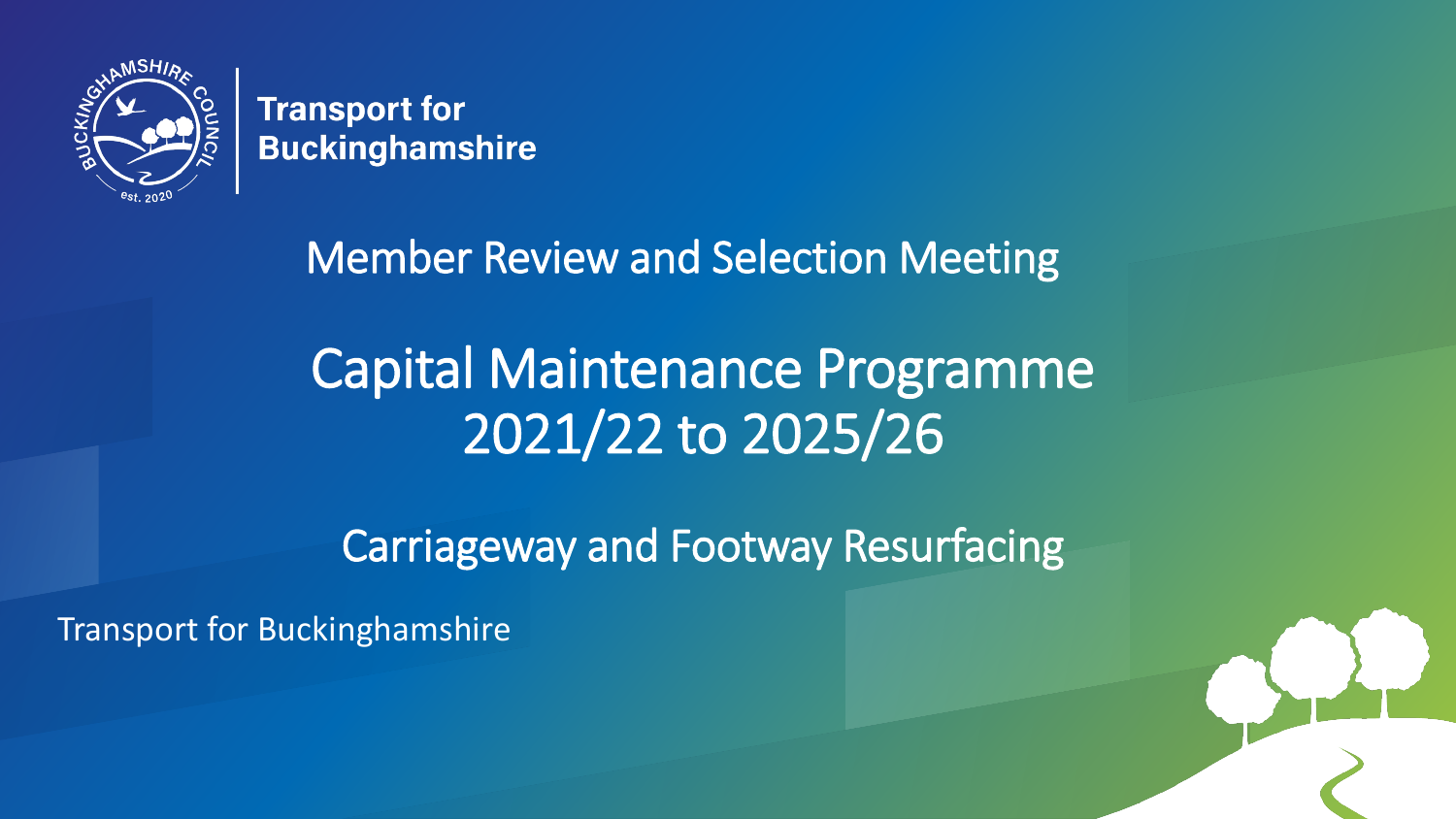# Agenda

- Background
- Budgets & Prioritising
- Network Hierarchy Carriageway & Footway
- Review history and schemes delivered
- Review Strategic 4 year programme outline and give feedback.
- Agree a prioritised list of local roads for delivery 2022 and beyond.
- Footways Programme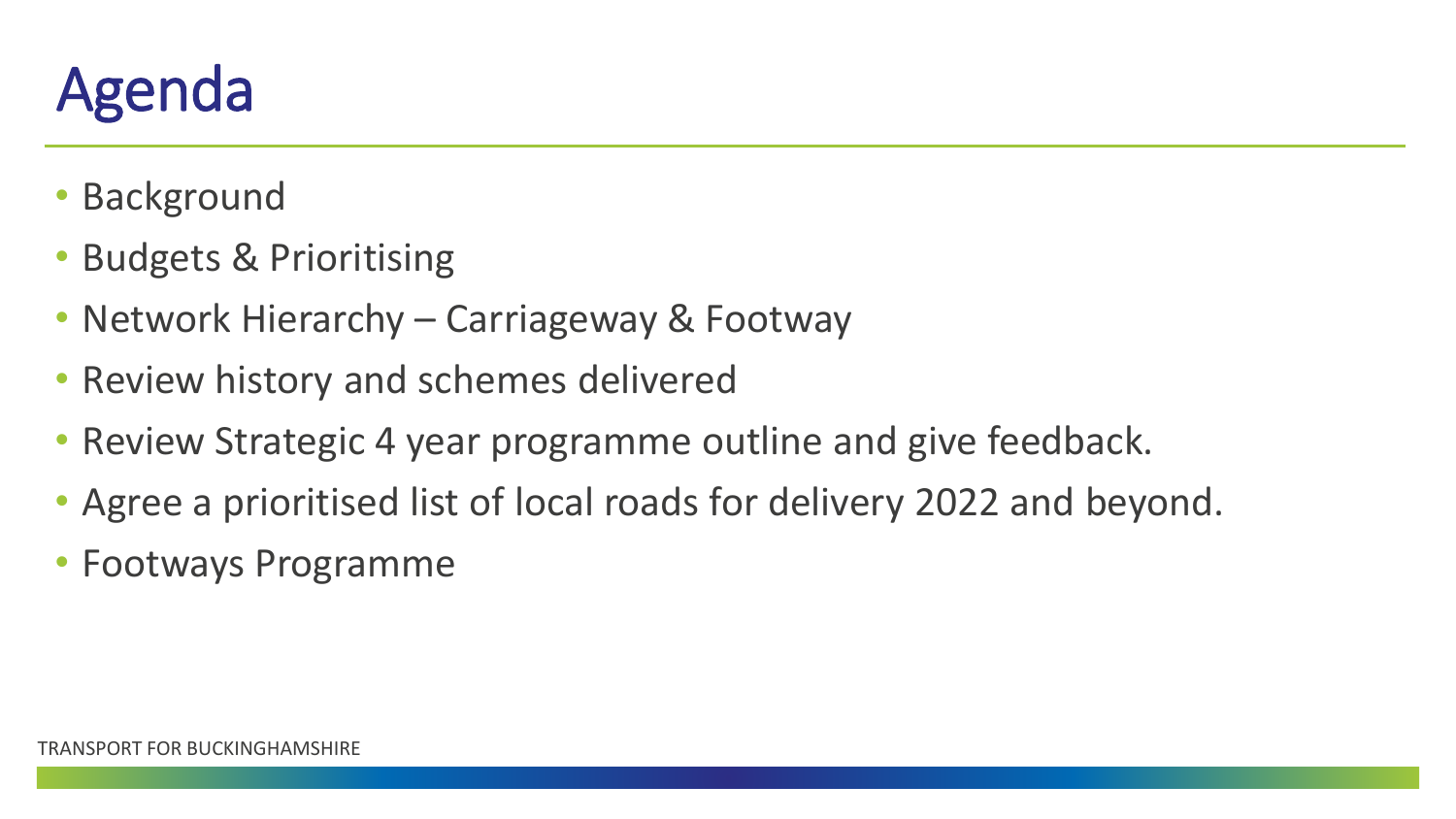#### **Benefits of an Asset Management approach**

- Reduced long term costs
- Defined levels of service
- The ability to track performance
- Improved transparency in decision making
- The ability to predict the consequences of funding decisions
- Decreased financial, operational and legal risk
- Ability to discharge statutory valuation and financial reporting responsibilities

PLUS….

• We don't lose any of our DFT budget allocation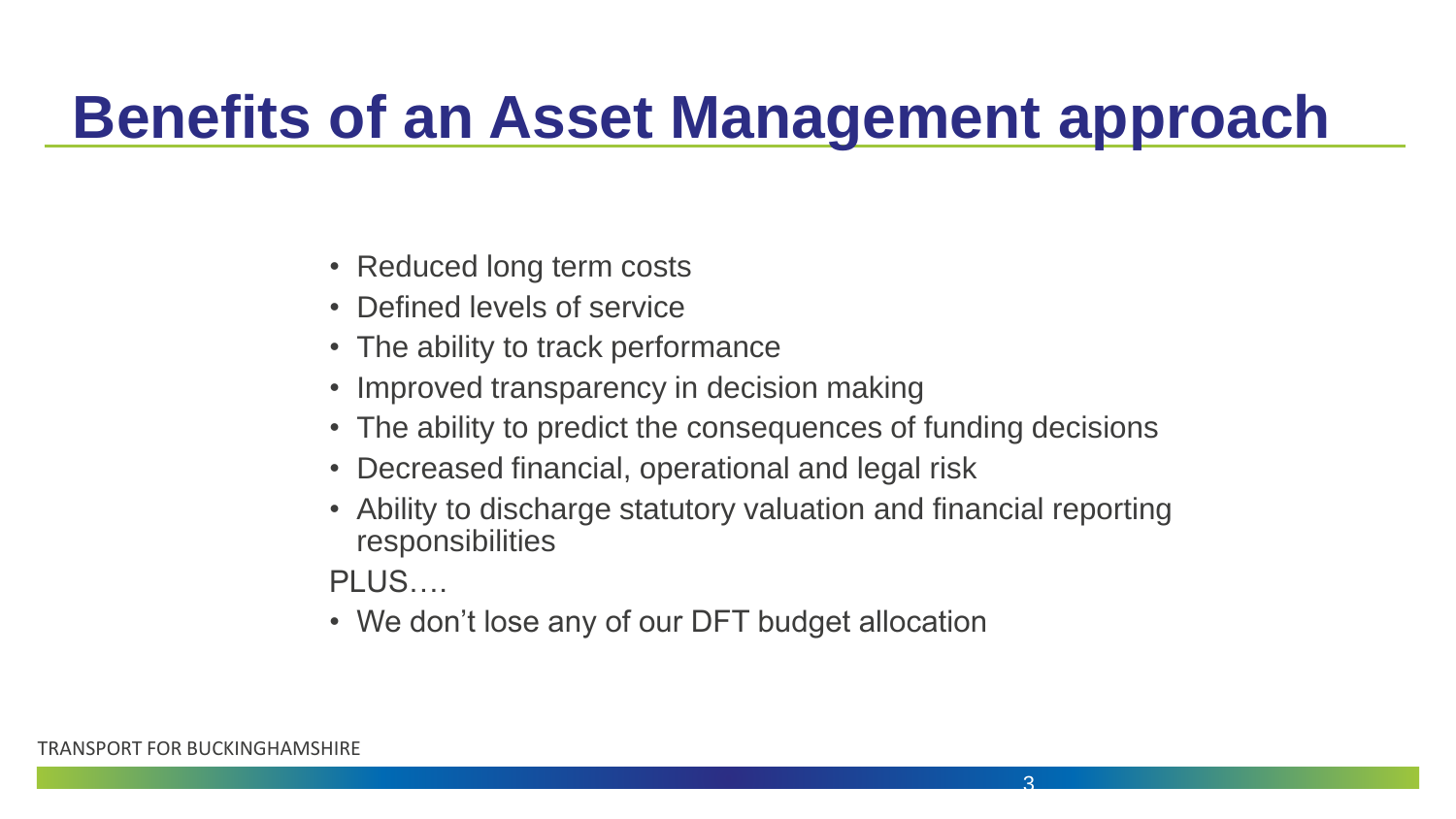## Asset Management Objectives

 $\sqrt{\alpha}$ Provide and maintain a network that is safe to use

- **Provide a resilient network that maximises availability and accessibility for all** and support the local economy and future growth
- Engage effectively to understand the needs of our communities and to communicate service levels and performance
- **Manage highways efficiently and effectively to deliver best value and quality,** optimising available resources
- **Roptimise the use of energy and natural resources to protect our special** environment and contribute to a carbon neutral county
- **Embrace and demonstrate best practice, innovations and new technologies in** service provision

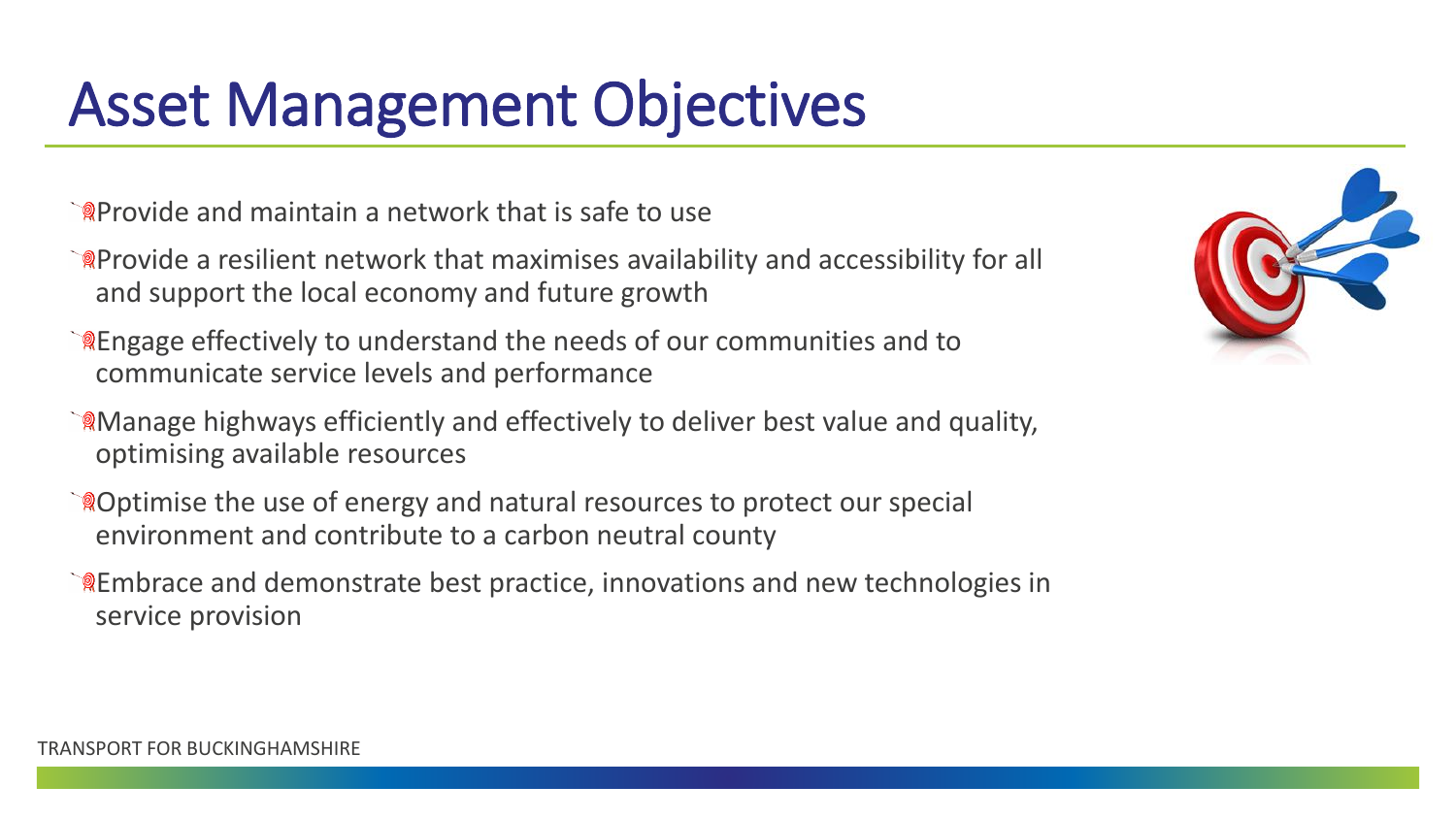#### Additional funding - £6m and counting…



TRANSPORT FOR BUCKINGHAMSHIRE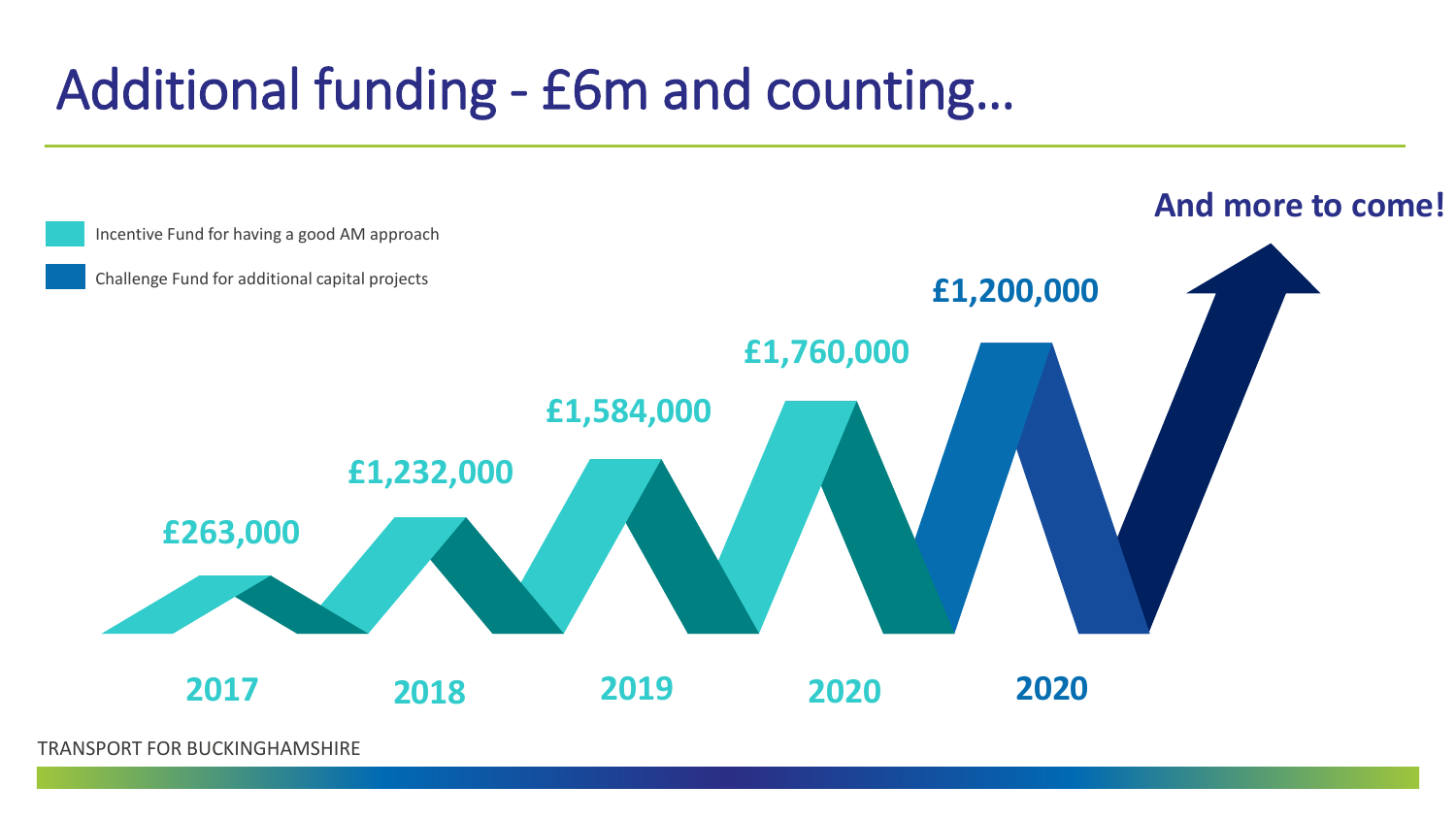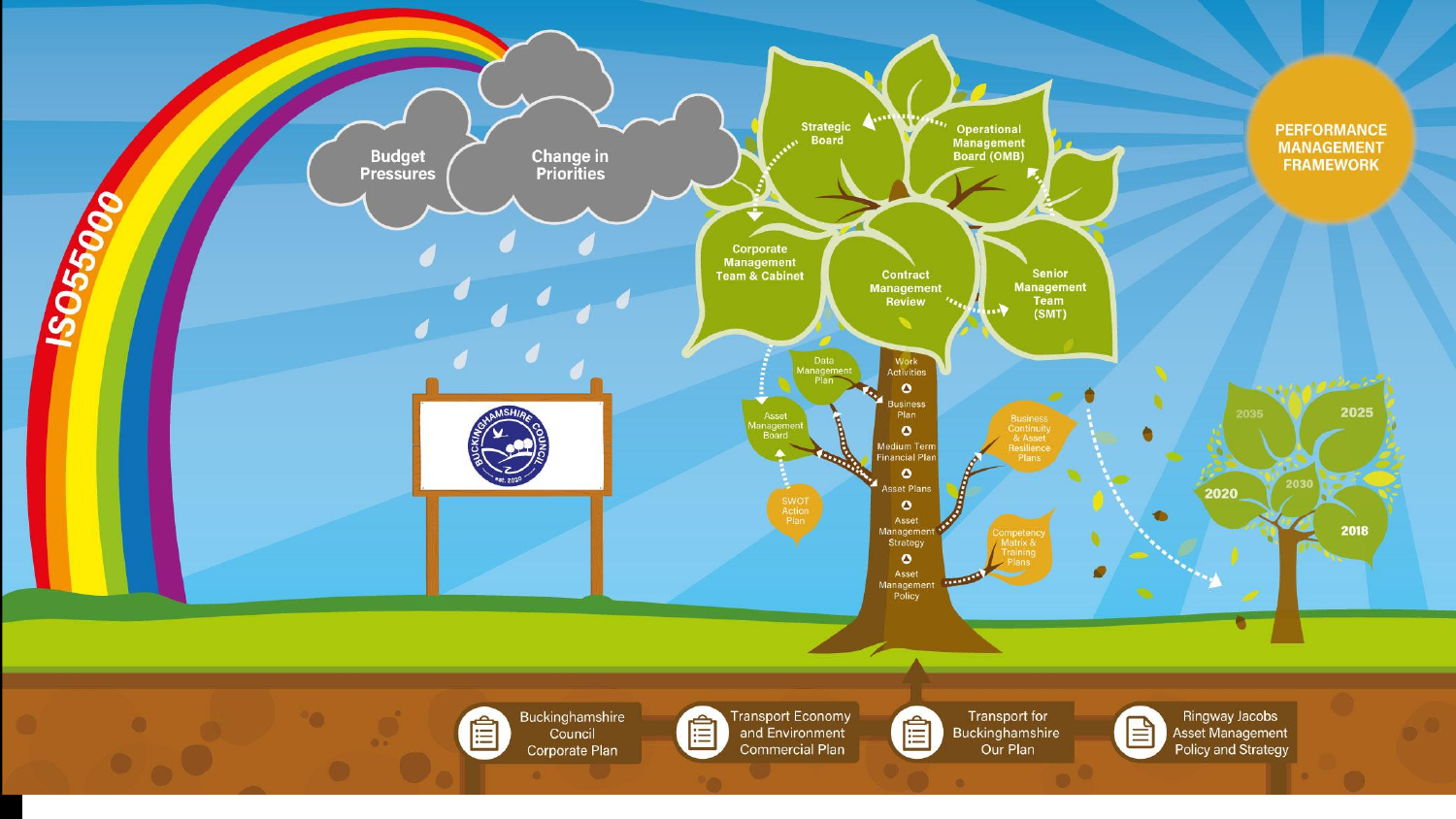# Capital Budget – 2022 onwards

- Subject to approval of annual budget by Full Council in February
- Intending to agree a forward programme which can be adapted to fit future budget changes
- Current MTFP maintains current spending levels of £15M per annum on C/W
- A dedicated plane and patch budget of £4.4M in 2022
- £3M allocated to failed roads
- Current MTFP has increased footways funding at £2M per annum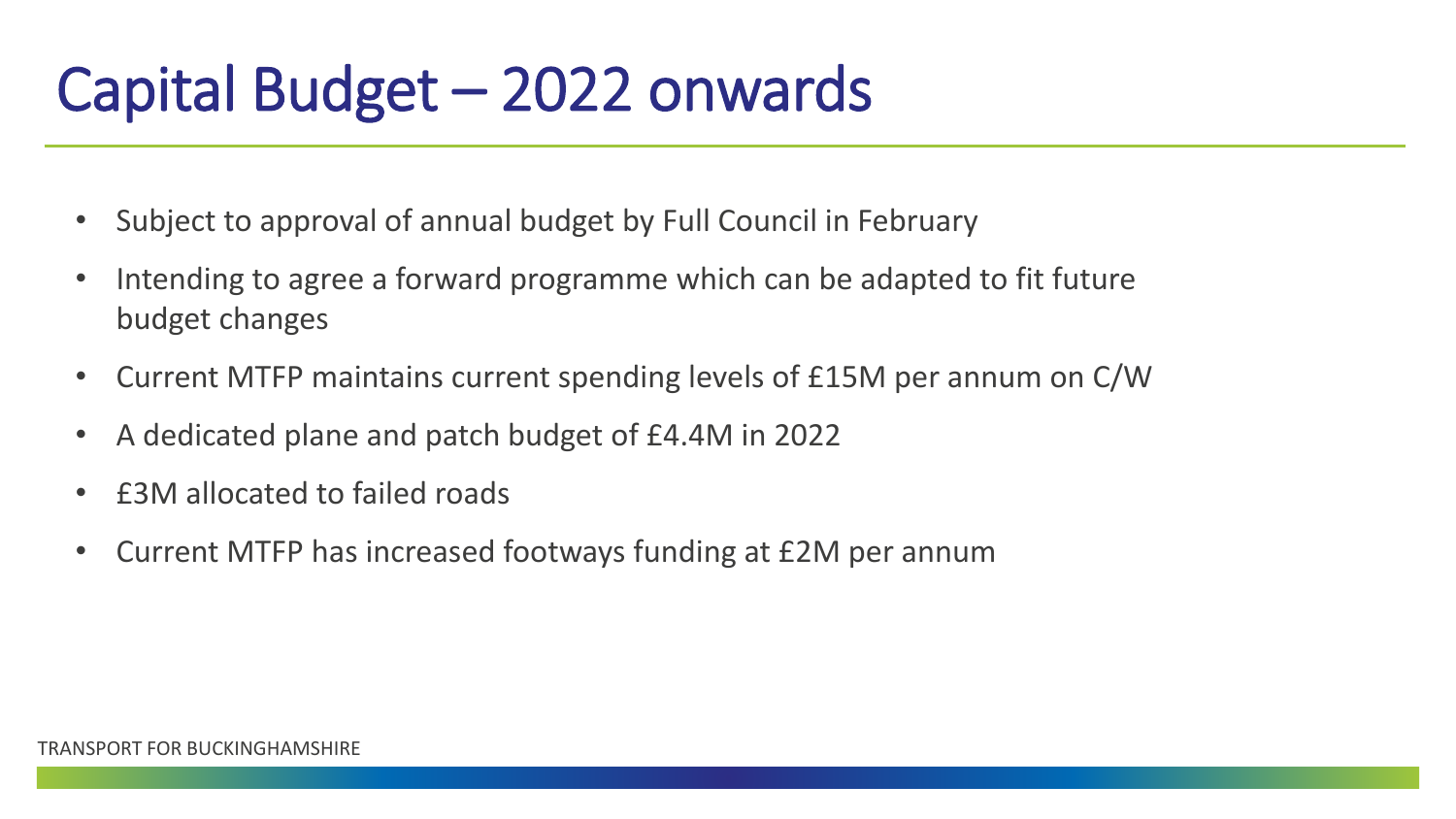#### Prioritisation

- All top Hierarchies (2, 3a, 3b and 4a) are collectively called Strategic Roads.
- Strategic Roads are prioritised using the technical data we have
- The Methodology was approval at Cabinet and includes the hierarchy, condition, number of defects etc.
- Very happy to have your comments and suggestions for strategic roads.
- Local Roads are prioritised by Members with the assistance of the LATs and the Asset Team.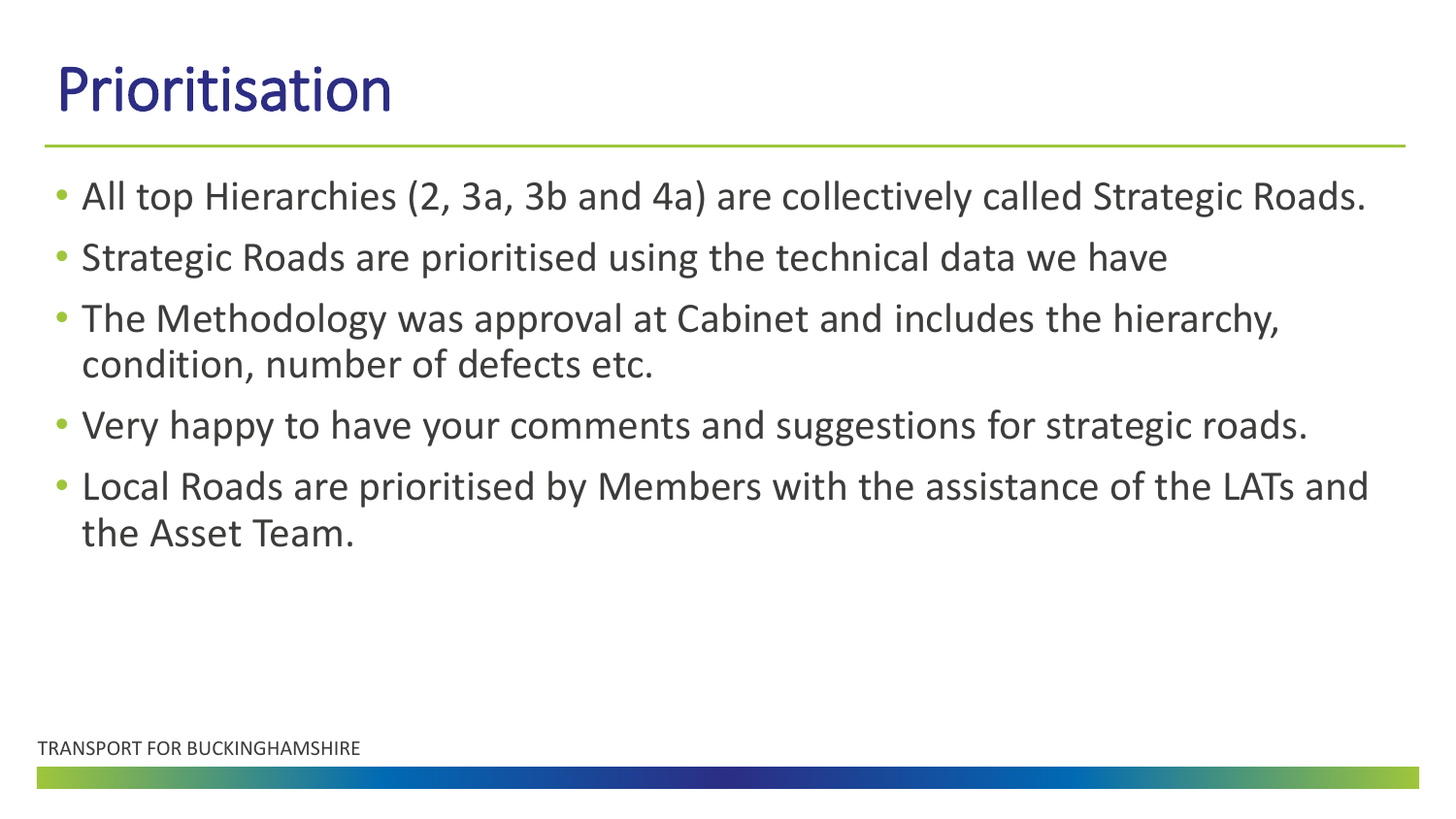## Network Hierarchy – Local V Strategic Roads

- Hierarchy based network approved already embedded in CMP
- Hierarchy represents use of our network. Has been reviewed
- Hierarchy is used to schedule inspections, prioritise schemes and consider salting routes etc.

|                  | <b>Hierarchy Category</b> | <b>Hierarchy Name</b>           | <b>General Description</b>                                                      | Length (km) |
|------------------|---------------------------|---------------------------------|---------------------------------------------------------------------------------|-------------|
|                  | 2                         | <b>Strategic Route</b>          | Most heavily trafficked A roads                                                 | 196.8       |
|                  | 3a                        | <b>Main Distributor</b>         | Other heavily trafficked A roads                                                | 216.1       |
| <b>Strategic</b> |                           |                                 | Lightly trafficked A roads, B roads,<br>heavily trafficked C roads and traffic- |             |
|                  | 3 <sub>b</sub>            | <b>Secondary Distributor</b>    | sensitive bus routes                                                            | 521         |
|                  | 4a                        | Local Interconnecting Link Road | Other C roads and non-traffic sensitive<br>bus routes                           | 643.5       |
| ocal             | 4 <sub>b</sub>            | <b>Local Access Road</b>        | Roads providing local access                                                    | 1698.4      |
|                  |                           |                                 | <b>Total</b>                                                                    | 3275.8      |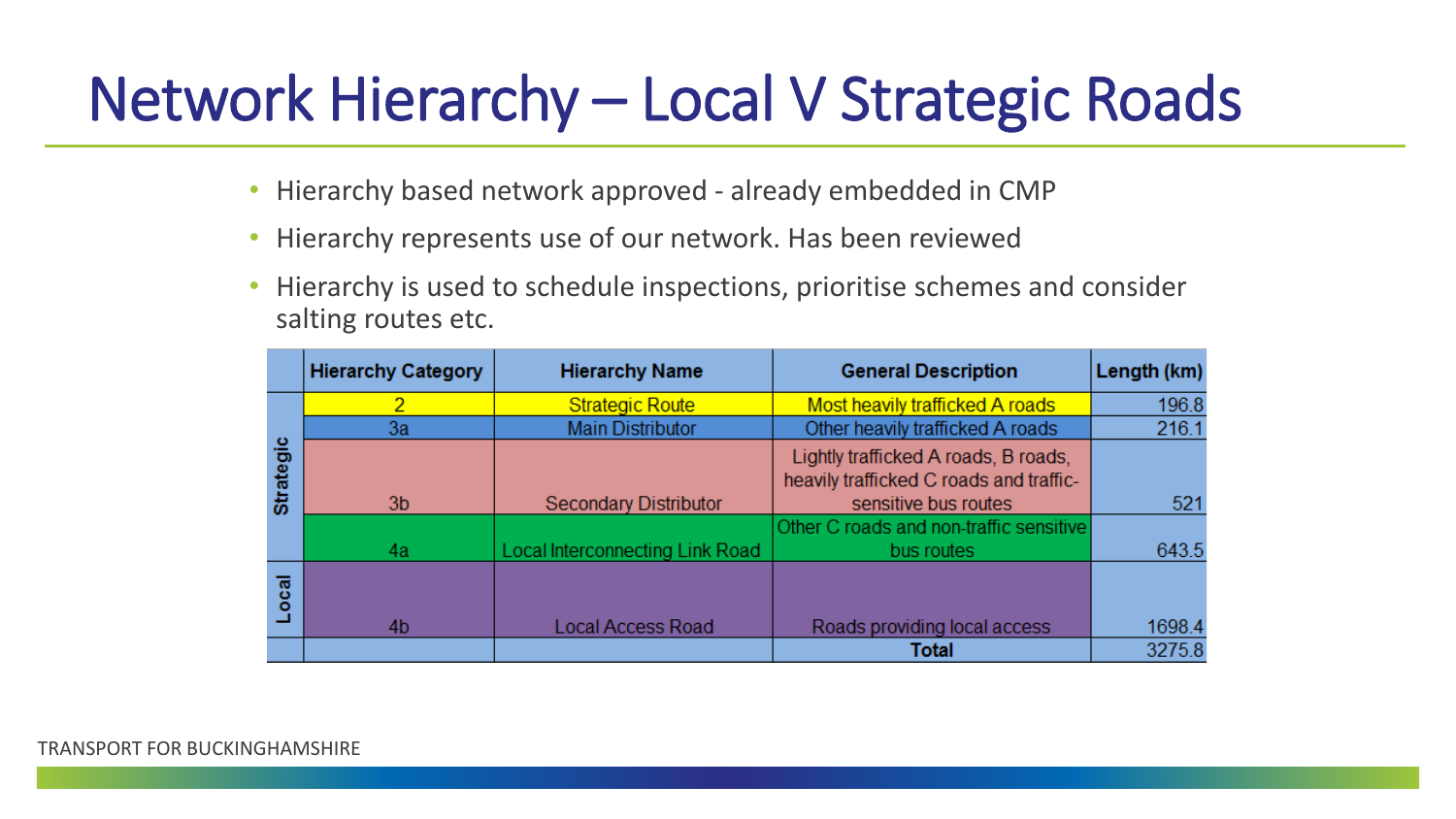# Review

- **Any feedback on the recent schemes**
- Review Road Hierarchy and feedback.
- **Strategic Roads 4 year programme – Consultation**
- Condition of roads in the Division
- Plane and Patch opportunities
- **Local Road Priorities**
- Top pot-holed roads
- Failed Roads
- **Footway Programme – Consultation**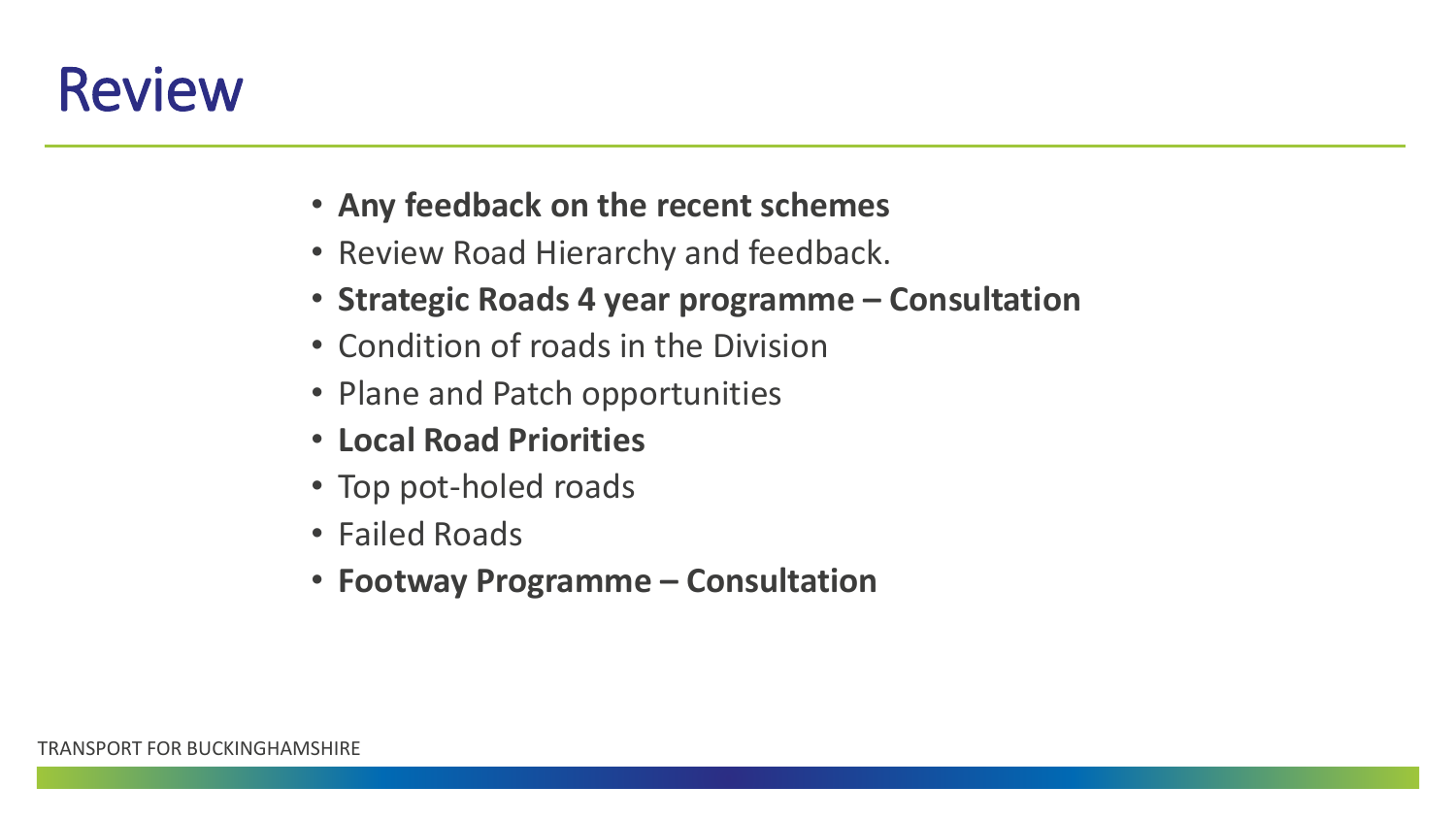#### Teams Involved.

- **Asset** Set and prioritise the C/W and F/W programme Gather and analyse data to find the most cost effective programmes.
- Keith Carpenter Asset Manager 01296 387454
- [Keith.carpenter@buckinghamshire.gov.uk](mailto:Keith.carpenter@buckinghamshire.gov.uk)
- James Bayley Asset Engineer 01296 382928
- [James.bayley@buckinghamshire.gov.uk](mailto:James.bayley@buckinghamshire.gov.uk)
- **Construction Delivery Team**  Construction and supervision of the C/W and F/W programmes – point of contract during and after works delivery phase.
- John Lewis Construction Delivery Manager 01296 383874
- [John.Lewis@buckinghamshire.gov.uk](mailto:John.Lewis@buckinghamshire.gov.uk)
- Tara Rutland– Scheme Delivery Co-ordinator –07971107032
- [tara.rutland@buckinghamshire.gov.uk](mailto:tara.rutland@buckinghamshire.gov.uk)